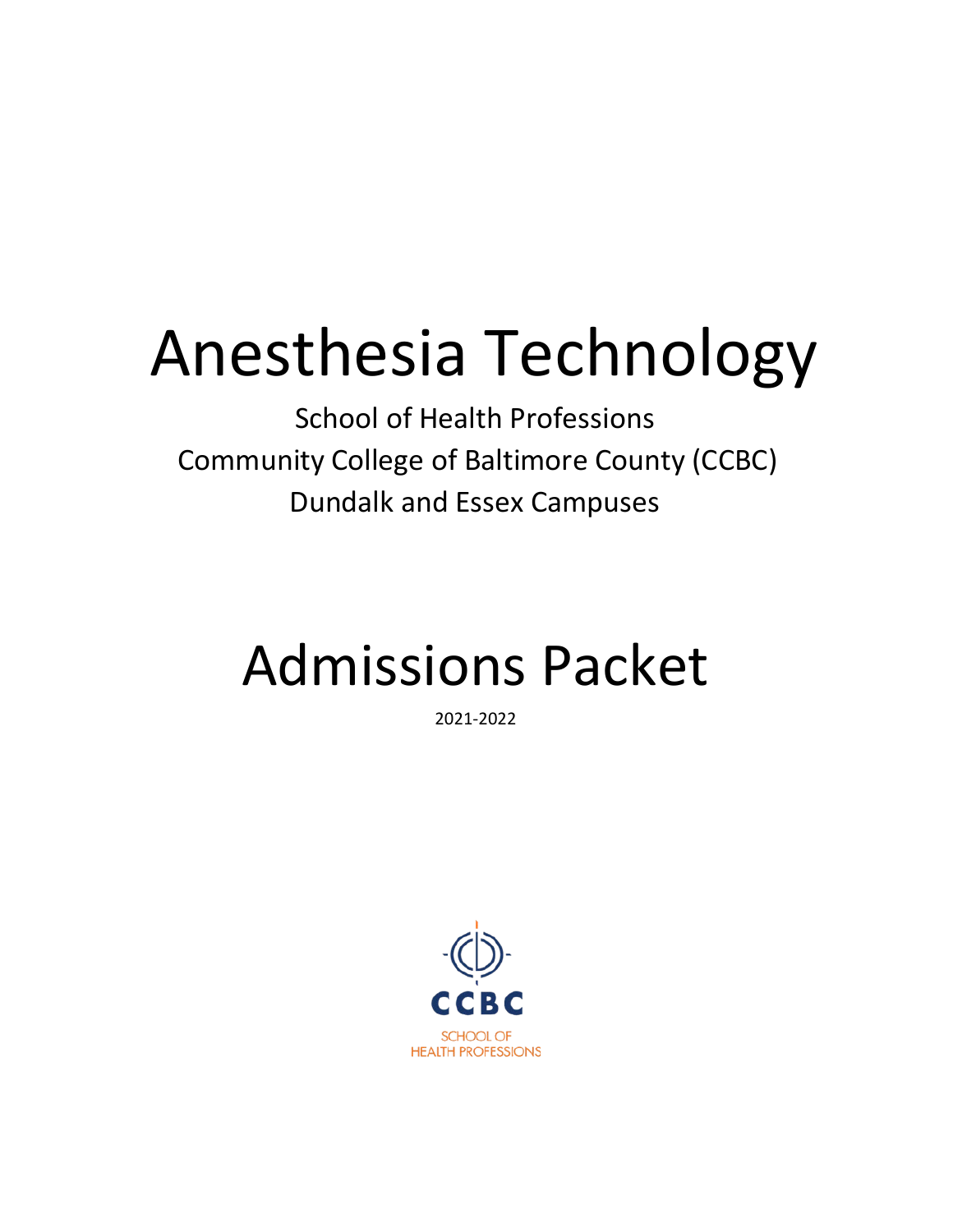# Anesthesia Technology

#### Welcome

On behalf of the School of Health Professions (SHP), thank you for your interest in CCBC's Anesthesia Technology program. The program is designed to provide theoretical, laboratory and clinical (hands-on experience in the work setting) experiences that enable students to function in the health care environment, as well as, be successful on the national certification examination. We are fortunate that this program is in collaboration with Johns Hopkins Department of Anesthesiology.

I wish you the best with submission of your admission application.

Sincerely,

Cheryl J. McNamara, D.N.P. and Kimberly Allen, B.A., Cer.A.T.T. Program Director Program Director

## Program Description

The Anesthesia Technology Program is a 1-year program not including the pre-requisites. It is a collaborative program between CCBC and Johns Hopkins Hospital. Many of the anesthesia courses and labs may be located at the Johns Hopkins Hospital, downtown. Students completing the program will earn an Associate of Applied Science (A.A.S.) degree. The anesthesia technology program provides courses that offer the full range of clinical and didactic experience to practice as an anesthesia technician.

Upon completion of the program, graduates can apply for certification through the American Society of Anesthesia Technicians and Technologists (ASATT). The certification achieved is certified anesthesia technologist (Cer.A.T.T.).

### Accreditation

The Anesthesia Technology Program is a candidate for accreditation by the American Society of Anesthesia Technicians and Technologists.

> 25400 US Highway 19 North Suite 158 Clearwater, FL 33763 [mail@caahep.org](mailto:mail@caahep.org) (727) 210-2350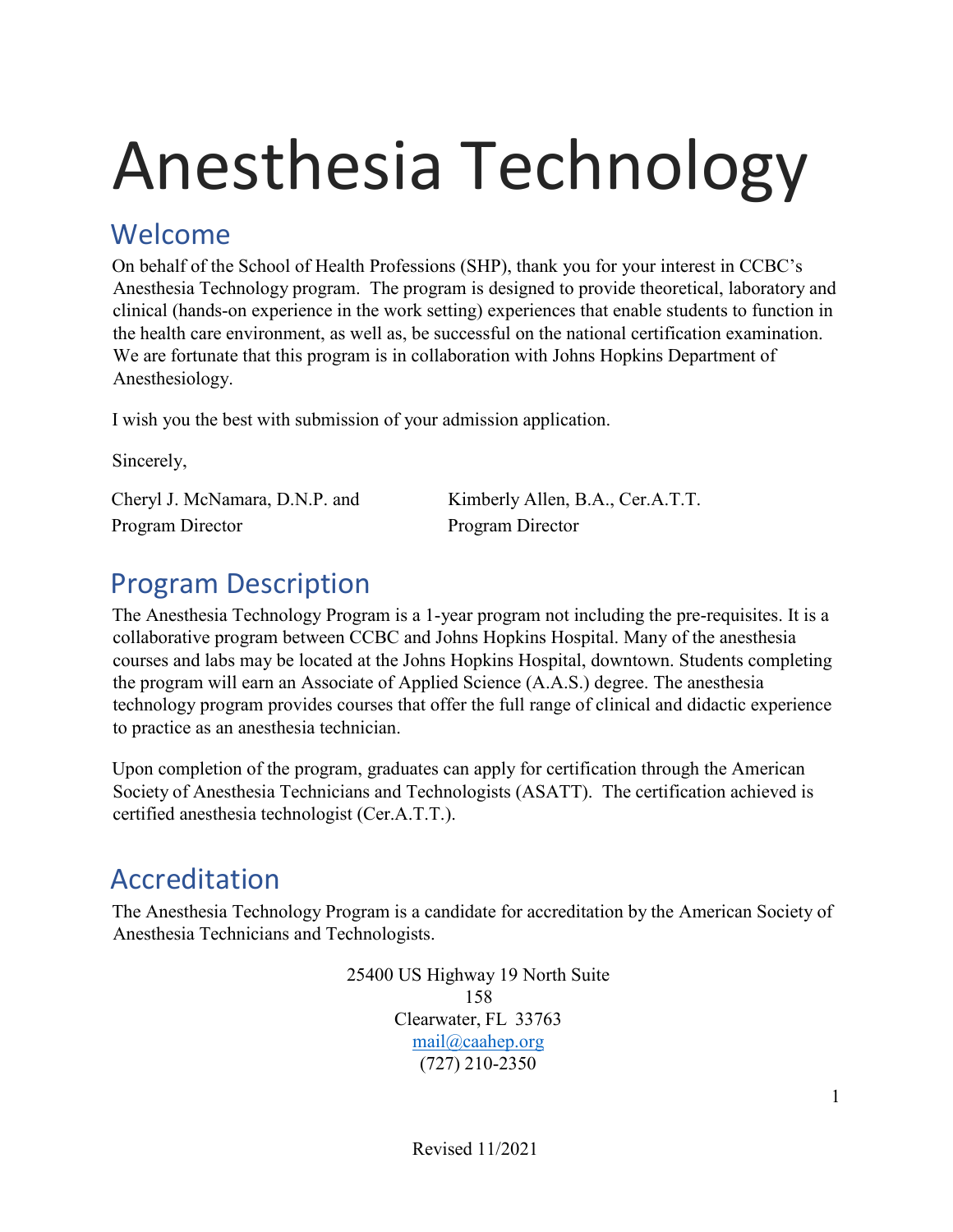## Admissions Deadline

April 15<sup>th</sup>

The program begins in June.

### Required Prerequisite Coursework

All courses (Prerequisite and General Education), must be completed by the end of the spring semester prior to the June start with a grade of "C" or better. A 2.3 minimum GPA is required on the below prerequisites.

- BIOL 109 Human Anatomy and Physiology (4 credits)
- ENGL 101 College Composition I (3 credits)
- MATH 153 Introduction to Statistical Methods (4 credits)
- ALHL 115 Medical Terminology (3 credits)
- CHEM 107 Fundamentals of Chemistry (3 credits)
- CHEM 108 Fundamentals of Chemistry Laboratory (1 credit)

### General Education Requirements

- CMNS 101 Fundamentals of Communication (3 Credits)
- CSIT 101 Computer Technology Systems (3 Credits)
- PSYC 105 Multicultural Psychology (3 Credits)

### Admission Criteria

- Minimum Pre-req GPA of 2.3
- Minimum overall CCBC GPA of 2.0 for any courses taken at CCBC
- C or better grade in all prerequisite courses

### Steps for Admission

- 1. Apply for admission to CCBC at <http://www.ccbcmd.edu/apply>
- 2. Participate in assessment testing, if necessary.
- 3. Complete prerequisite courses as necessary.
- 4. Once you have your CCBC Student ID number, log into https://shp.liaisoncas.com/applicant-ux/#/login and apply to the **ANESTHESIA TECHNOLOGY** program by the [application deadline. The](https://shp.liaisoncas.com/applicant-ux/%23/login)  **[non-refundable](https://shp.liaisoncas.com/applicant-ux/%23/login)** [\\$50 a](https://shp.liaisoncas.com/applicant-ux/%23/login)pplication fee is due at time of submission.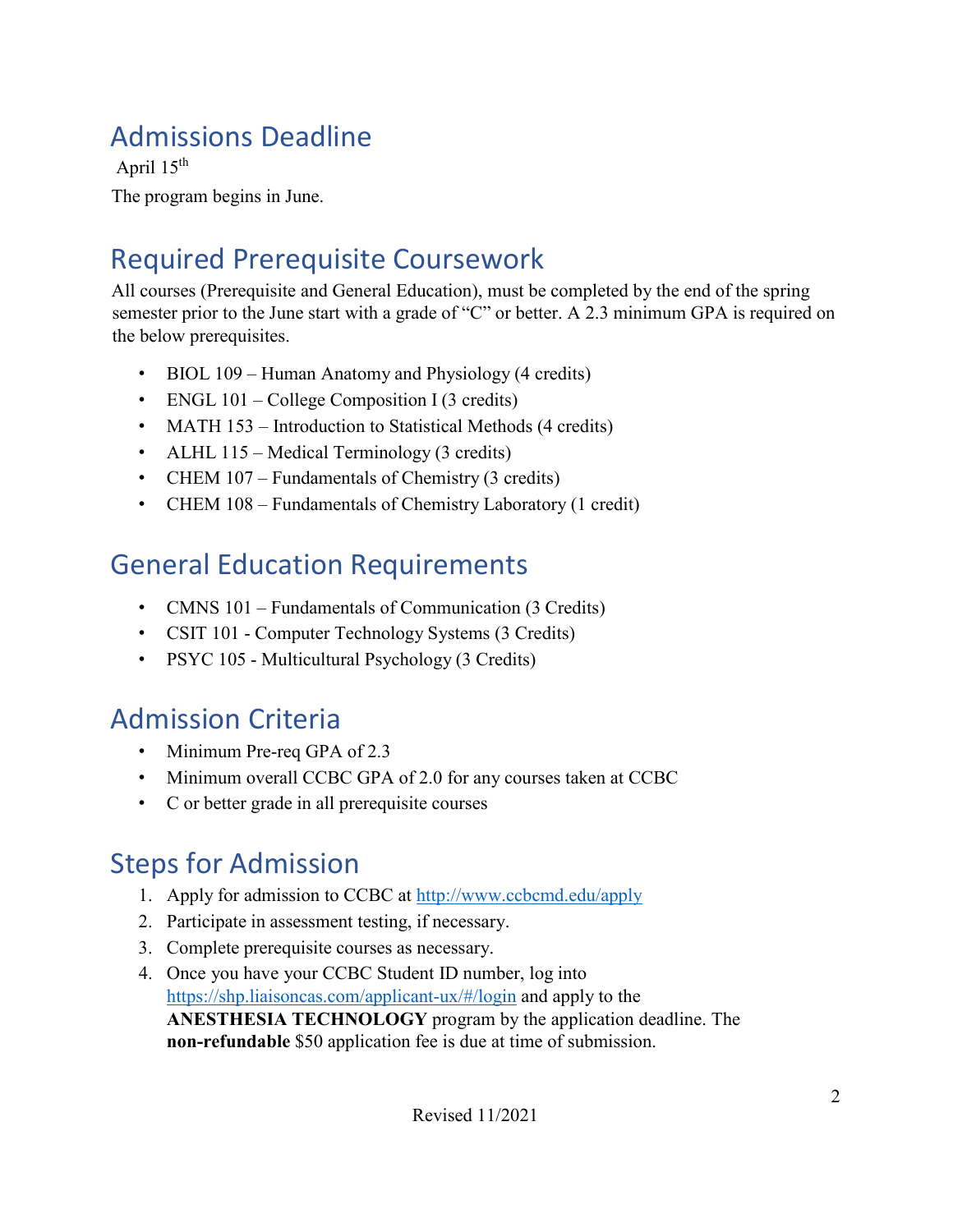- 6. It is the sole responsibility of the student to ensure that all documents have been received or uploaded into the SHP CAS by the application deadline of April 1.
- 7. Applicants will receive an **email** inviting them to complete the **CCBC SHP Supplemental application** once their program SHP CAS application has been verified. Instructions will be in the email.

#### **TRANSCRIPTS**

Official transcripts from ALL US colleges and universities attended by the applicant are required to be submitted to the SHP CAS and to the CCBC Registrar. Official AP and CLEP scores should be sent directly to the CCBC Registrar/Office of Enrollment Services. The unofficial score report of AP or CLEP, may be sent directly to the School of Health Professions Admissions office. Do not send AP or CLEP scores to the SHP CAS.

Please read these instructions carefully. Transcripts should be sent to the SHP CAS Transcript Processing Center and to CCBC, 4 to 6 weeks prior to the application deadline. If the program that you are applying only requires an unofficial transcript sent to the SHP CAS, you must still submit Official Transcripts to CCBC for transfer of credit.

#### How to Send Transcripts to the SHP CAS

- 1. Enter your colleges or universities in the **Colleges Attended** section of the application before requesting any transcripts.
- 2. Click **ORDER** under each school you have listed.
- 3. You may choose to send the transcript electronically (recommended) or as a paper copy through the US Postal System. You only need to submit one transcript from each school regardless of the number of programs you are applying.
	- o To Send an Electronic Transcript
		- 1. Choose one of the e-transcript services listed. CCBC uses Parchment. Search for the school that you attended. Complete the prompts to make an account. You will be asked where you would like the credential/transcript sent, type SHP CAS into the search bar.
		- 2. You will then be asked for the Application ID, this number is found in the 'Order Your Official Transcript' screen in the SHP CAS application, in Step 3. Copy and paste the number in the space on the e-transcript service page.
		- 3. Complete the form request by signing and paying for the transcript. You will receive a receipt that the transcript has been ordered.
	- o To Send a Paper Copy Using the US Postal Service
		- 1. You can use the mail system to send paper copies of your Official Transcript. Click on the word 'Order', chose Option 2: Order a Mailed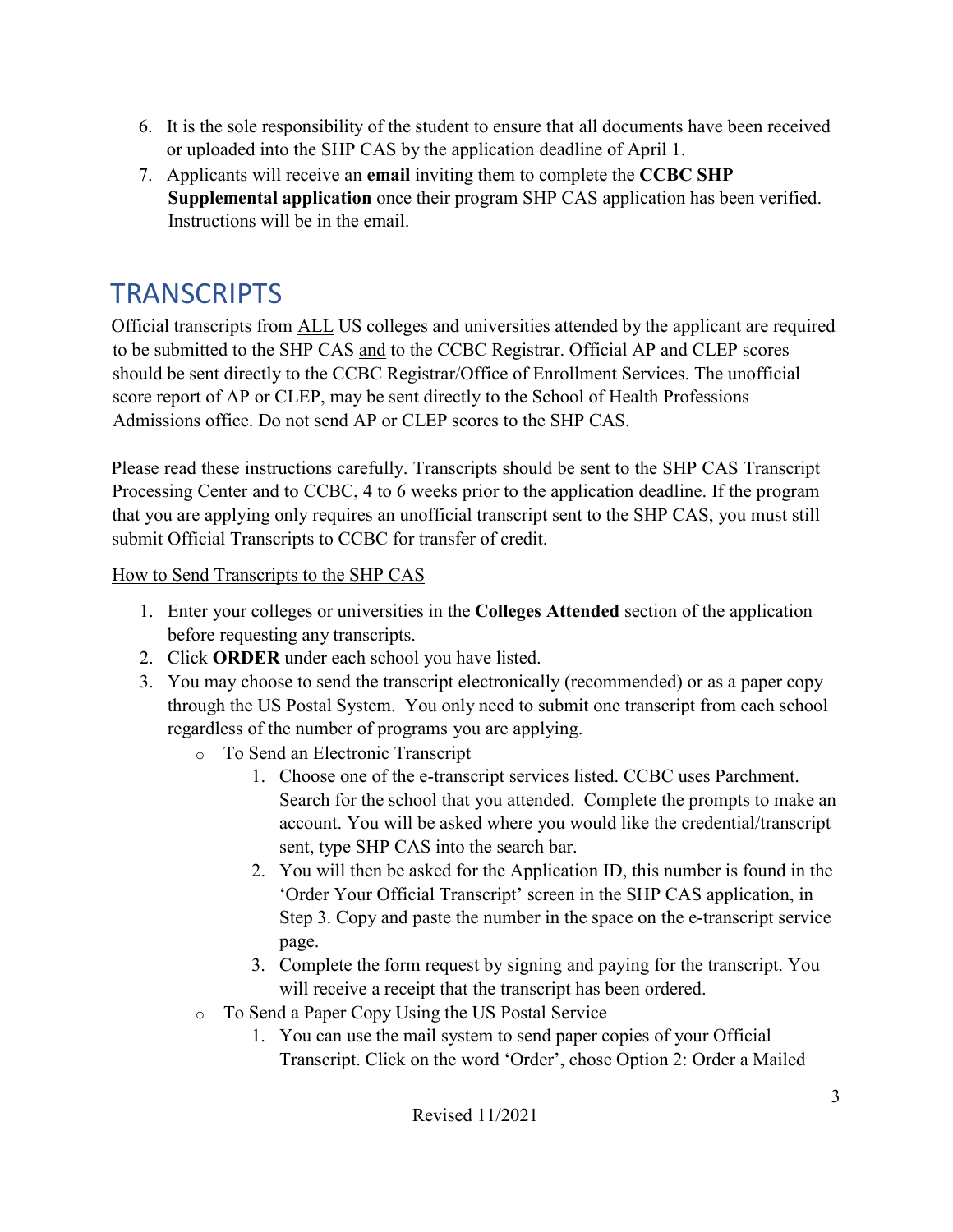Paper Transcript. Click 'Download Transcript ID Form' and print the form. Contact the Registrar at each institution you attended and request one official transcript be sent to SHP CAS.

- 2. Provide the Registrar with the following items:
	- a. SHP CAS Transcript ID Form. Ask the Registrar to attach it to your official transcripts. This form is not required, but strongly recommended as it helps ensure your official transcripts are properly matched to your application. If you cannot use this form, make sure the registrar prints "SHP CAS" and your full SHP CAS ID number on the transcript before mailing it.
	- b. Give the Registrar this mailing address: SHP CAS Transcript Processing Center PO Box 9134 Watertown, MA 02471

#### How to Send Transcripts to the CCBC Registrar

Use this link to send your transcripts from all colleges attended, except CCBC, to CCBC Enrollment Services: [https://www.ccbcmd.edu/Get-Started/Take-classes/Take-a-credit](https://www.ccbcmd.edu/Get-Started/Take-classes/Take-a-credit-class/Transfer-to-CCBC-from-another-college.aspx)[class/Transfer-to-CCBC-from-another-college.aspx.](https://www.ccbcmd.edu/Get-Started/Take-classes/Take-a-credit-class/Transfer-to-CCBC-from-another-college.aspx) Evaluation of your application will be delayed if you do not submit transcripts to the CCBC Registrar's Office.

#### How to Send CLEP, AP and/or International College Transcript Evaluations

Send Official scores and evaluation directly to the CCBC Registrar office using this link, [https://www.ccbcmd.edu/Get-Started/Take-classes/Take-a-credit-class/Transfer-to-](https://www.ccbcmd.edu/Get-Started/Take-classes/Take-a-credit-class/Transfer-to-CCBC-from-another-college.aspx) [CCBC](https://www.ccbcmd.edu/Get-Started/Take-classes/Take-a-credit-class/Transfer-to-CCBC-from-another-college.aspx)[from-another-college.aspx.](https://www.ccbcmd.edu/Get-Started/Take-classes/Take-a-credit-class/Transfer-to-CCBC-from-another-college.aspx) Unofficial copies can be sent to the SHP Admission Office at, [shpseat@ccbcmd.edu.](mailto:shpseat@ccbcmd.edu)

#### How to Verify that Transcripts are Received

Applicants are responsible for checking to see that the official transcripts have been received at the required locations (SHP CAS AND CCBC)

- 1. SHP CAS log into your CAS applications and select the Check Status tab in the upper right corner. All expected transcripts will be listed and it will be noted if the transcript has been received or not. Contact the SHP CAS directly by clicking on the blue question mark at the top of the application if you have questions about your transcript.
- 2. CCBC Enrollment Services Log into your CCBC SIMON account to determine if your transcripts have been received and to review any transfer of credits. You can contact [transfereval@ccbcmd.edu](mailto:transfereval@ccbcmd.edu) if you have a question about courses that may or may not have been transferred into CCBC.